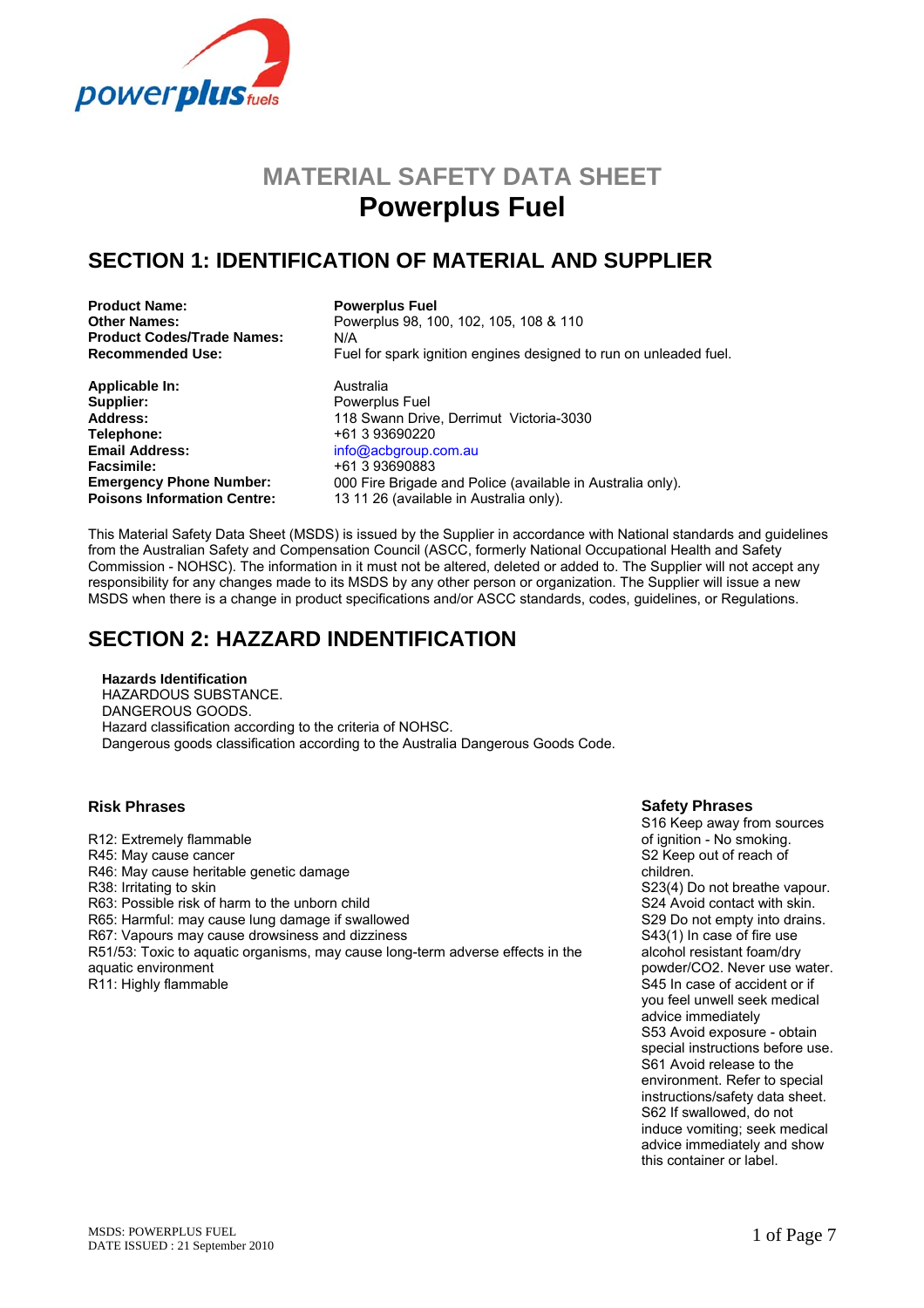#### **Human Health Hazards**

Hydrocarbon Components: May cause cancer. Product classified as a Category 2 carcinogen. May cause heritable genetic damage. Product classified as a Category 2 mutagen. Possible risk of harm to the unborn child. Product is classified as a Category 3 Reproductive toxicant. Irritating to skin. Harmful, may cause lung damage if swallowed. Aspiration into the lungs may cause chemical pneumonitis which can be fatal. Vapours may cause drowsiness and dizziness. This product contains benzene, which is known to cause leukaemia and n-hexane, which has been shown to metabolize to compounds which are neuropathic. This product contains toluene. There are indications from animal studies that prolonged exposure to high concentrations of toluene may lead to hearing loss.

#### **Safety Hazards**

Extremely flammable. Risk of generating electrostatic charges during handling. Liquid evaporates quickly and can ignite leading to a flash fire, or an explosion in a confined space.

#### **Environmental Hazards**

Toxic to aquatic organisms. May cause long term adverse effects in the aquatic environment. Unlike other gasoline components, ethanol is miscible with water.

#### **Other Information**

This product is intended for use as a fuel in a closed system. If used for any other purpose, in open systems or as a spray, ignition and exposure risks will increase and a careful risk assessment should be carried out.

### **SECTION 3: COMPOSITION / INFORMATION ON INGREDIENTS**

#### **Preparation Description**

Complex mixture of hydrocarbons consisting of paraffins, cycloparaffins, aromatic and olefinic hydrocarbons (including benzene at 1.0%v/v maximum), with carbon numbers predominantly in the C4 to C12 range. Contains oxygenated hydrocarbons, including ethanol or other alcohols. May also contain several additives at <0.1% v/v each. Dyes and markers can be used to indicate tax status and prevent fraud.

| <b>Chemical Name:</b>                                                                                           | <b>Synonyms</b> Proportion: | CAS<br>Number: |
|-----------------------------------------------------------------------------------------------------------------|-----------------------------|----------------|
| Gasoline low boiling point naptha                                                                               | 99.7%-100%                  | 86290-81-5     |
| Antioxidants, corrosion inhibitors, metal deactivators, dyes and<br>proprietary performance improving packages. | $0 - 15%$                   | Mixture        |
|                                                                                                                 | $0 - 9%$                    | 64-17-5        |

#### Ethanol

#### **SECTION 4: FIRST AID MEASURES**

If poisoning occurs, contact a doctor or Poisons Information Centre.

| Swallowed:                   | DO NOT INDUCE VOMITING. Protect airway if vomiting begins. Give nothing by mouth.<br>If breathing but unconscious, place in recovery position. If breathing has stopped, apply<br>artificial respiration. OBTAIN MEDICAL ATTENTION IMMEDIATELY.                                                                                                                                                                                            |
|------------------------------|--------------------------------------------------------------------------------------------------------------------------------------------------------------------------------------------------------------------------------------------------------------------------------------------------------------------------------------------------------------------------------------------------------------------------------------------|
| Eyes:                        | Flush eye with copious quantities of water. If persistent irritation occurs, obtain medical<br>attention.                                                                                                                                                                                                                                                                                                                                  |
| Skin:                        | Wash skin with water using soap if available. Note that contaminated clothing may be a<br>fire hazard. Contaminated clothing should be soaked with water before being removed. It<br>must be laundered before reuse. When using high pressure equipment, injection of<br>product under the skin can occur. If high pressure injuries occur, the casualty should be<br>sent immediately to a hospital. Do not wait for symptoms to develop. |
| Inhaled:                     | Remove to fresh air. If breathing but unconscious, place in the recovery position. If<br>breathing has stopped, apply artificial respiration. If heartbeat absent, give external<br>cardiac compression. Monitor breathing and pulse. Seek urgent medical advice.                                                                                                                                                                          |
| <b>First Aid Facilities:</b> | First aid kits, safety showers, eye wash stations                                                                                                                                                                                                                                                                                                                                                                                          |
| <b>Advice to Doctor:</b>     | Treat symptomatically. In cases of ingestion, consider gastric lavage. Gastric lavage must<br>only be undertaken after cuffed endotracheal intubation in view of the risk of aspiration.                                                                                                                                                                                                                                                   |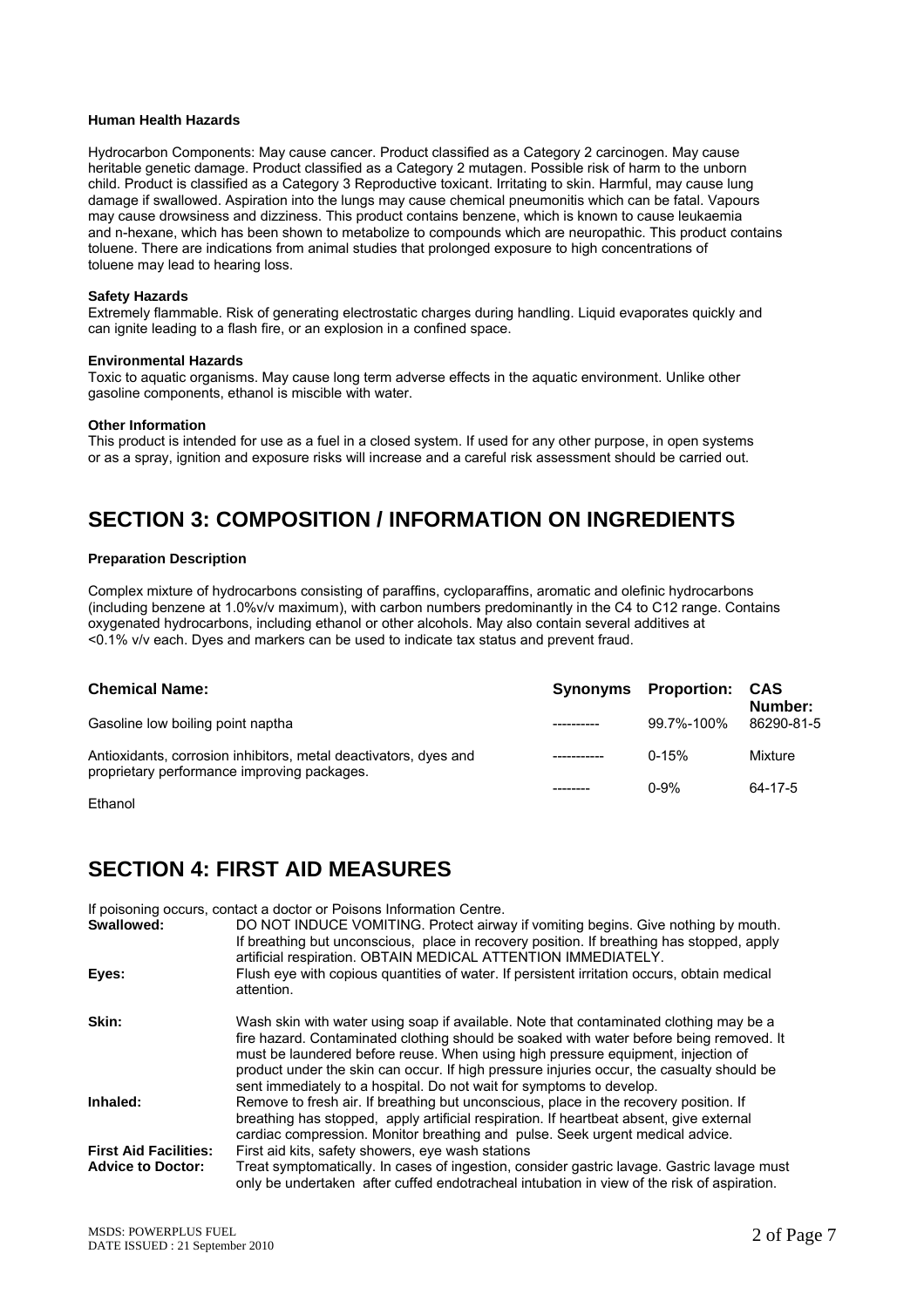Administration of carbon for medicinal use (carbo medicinalis) may reduce absorption from the digestive tract. In cases of chemical pneumonitis, antibiotic and corticosteroid therapy should be considered, but only under expert guidance and with special care facilities. High pressure injection injuries require prompt surgical intervention and possibly steroid therapy, to minimize tissue damage and loss of function.

#### **SECTION 5: FIRE FIGHTING MEASURES**

**Suitable extinguishing media:** Use foam, CO2 or powder to extinguish fire. **Special protective precautions and equipment for fire fighters:** 

**Flammability:** Product is Highly Flammable. Isolate from sources of heat, naked flames ,sparks and oxidising materials.Take precautions against discharges of static electricity Earth and bond all process equipment including tanks and drums. Ensure ventilation is adequate to prevent build up of explosive atmosphere. Refer to AS 1940 - Storage and handling of flammable and combustible liquids and AS 2865 - Safe working in a confined space, for more specific information on these subjects.

Combustion products include oxides of carbon. Flammable liquid. Keep storage tanks, pipelines, fire exposed surfaces etc cool with water spray. Shut off any leak if safe to do so and remove sources of re-ignition. Vapour/air mixtures may ignite explosively and flashback along the vapour trail may occur. Highly flammable liquid. Use water to cool exposed containers.

Heating can cause expansion or decomposition leading to violent rupture of containers. If safe to do so, remove containers from path of fire.

Spills and leaks may be washed away with copious volumes of water, fog or spray.

For major fires or where the atmosphere is either oxygen deficient or contains unacceptable levels of combustion products, fire fighters must wear self contained breathing apparatus with full face-mask and protective clothing.

### **SECTION 6: ACCIDENTAL RELEASE MEASURES**

**Emergency Procedure:** Wear appropriate personal protective equipment. Extinguish or remove all sources of ignition and stop leak if safe to do so. Contain the spill with sand or earth and take up with a vacuum truck or absorb with absorbent material, sand or earth. Keep away from heat, naked flames and sparks. Place used absorbent in suitable sealed containers for disposal.

### **SECTION 7: HANDLING AND STORAGE**

| Handling: | Never siphon by mouth. When using do not eat, drink or smoke. Avoid contact with skin, eyes and<br>respiratory system. If using pressurised equipment, take extra care to avoid injection under the<br>skin. Only use in well ventilated areas. Take precautionary measures against static discharges.<br>Ensure all equipment is properly earthed. Use local exhaust ventilation if there is risk of<br>inhalation of vapours, mists or aerosols. When handling product in drums, safety footwear should<br>be worn and proper handling equipment should be used. Prevent spillages. Cloth, paper and<br>other materials that are used to absorb spills present a fire hazard. Avoid their accumulation by<br>disposing of them safely and immediately. In addition to any specific recommendations<br>given for controls of risks to health, safety and the environment, an assessment of risks must be<br>made to help determine controls appropriate to local circumstances. |
|-----------|----------------------------------------------------------------------------------------------------------------------------------------------------------------------------------------------------------------------------------------------------------------------------------------------------------------------------------------------------------------------------------------------------------------------------------------------------------------------------------------------------------------------------------------------------------------------------------------------------------------------------------------------------------------------------------------------------------------------------------------------------------------------------------------------------------------------------------------------------------------------------------------------------------------------------------------------------------------------------------|
| Storage:  | This product must never be stored in buildings occupied by people. Small volumes (maximum 5)<br>litres), may be stored in a suitably designed portable container. Such containers should be stored<br>in well-ventilated areas, flameproof cabinets or stores. Use properly labelled and closeable<br>containers. Keep container tightly closed in a dry, well-ventilated place away from direct sunlight<br>and other sources of heat or ignition. Take suitable precautions when opening sealed containers,                                                                                                                                                                                                                                                                                                                                                                                                                                                                    |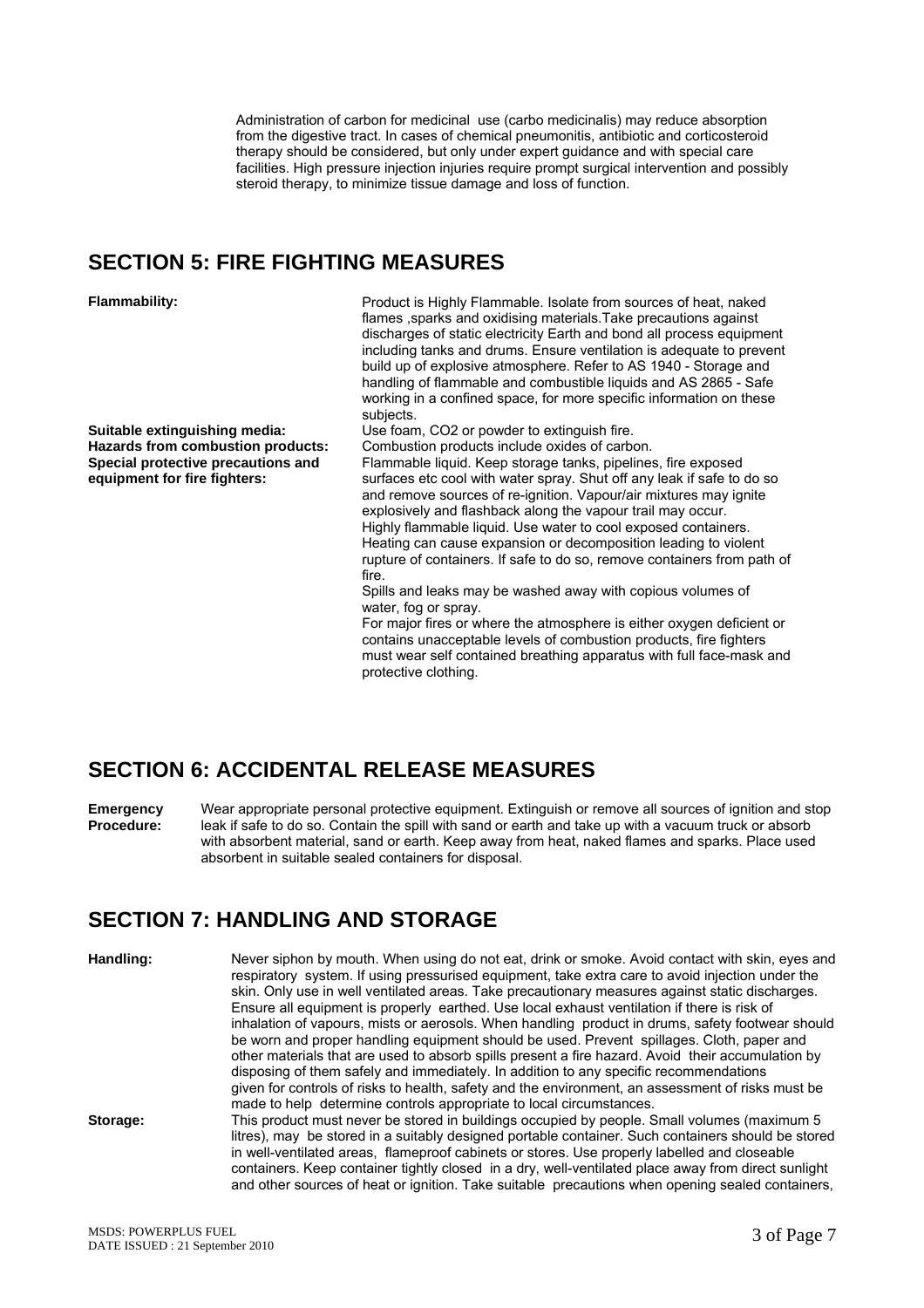|                                  | as pressure can build up during storage. Keep in a bunded area with a sealed (low permeability)<br>floor, to provide containment against spillage. Prevent ingress of water. Stack drums to a height<br>not exceeding 3 metres without the use of racking. Locate tanks away from heat and other<br>sources of ignition. Seek specialist advice for the design, construction and operation of bulk<br>storage facilities.                                                                                                                                       |
|----------------------------------|-----------------------------------------------------------------------------------------------------------------------------------------------------------------------------------------------------------------------------------------------------------------------------------------------------------------------------------------------------------------------------------------------------------------------------------------------------------------------------------------------------------------------------------------------------------------|
| Incompatibilities:               | Synthetic materials such as plastics and fibreglass may be unsuitable for containers or container<br>linings depending on the material specification and intended use. Examples of materials to avoid<br>are: natural rubber (NR), nitrile rubber (NBR), ethylene propylene rubber (EPDM), polymethyl<br>methacrylate (PMMA), polystyrene, polyvinyl chloride (PVC), polyisobutylene. However, some<br>may be suitable for glove materials.                                                                                                                     |
| <b>Product Transfer:</b>         | Electrostatic charges may be generated during pumping. Ensure electrical continuity by bonding<br>all equipment. Avoid splash filling. Wait 2 minutes after tank filling (for tanks such as those on<br>road tanker vehicles) before opening hatches or manholes. Wait 30 minutes after tank filling (for<br>large storage tanks) before opening hatches or manholes.                                                                                                                                                                                           |
| <b>Tank Cleaning</b>             | Cleaning, inspection and maintenance of storage tanks is a specialist operation that requires the<br>implementation of strict procedures and precautions. These include issuing of work permits, gas-<br>freeing of tanks, using a manned harness, lifelines, and wearing air-supplied breathing<br>apparatus. Prior to entry and whilst cleaning is underway, the atmosphere within the tank must<br>be monitored using an oxygen meter and explosimeter. Additional precautions are required<br>where the tank may previously have contained leaded gasoline. |
| Recommended<br><b>Materials:</b> | For containers or container linings, use mild steel or stainless steel. Aluminium may also be used<br>for applications where it does not present an unnecessary fire hazard. Examples of suitable<br>materials are: high density polyethylene (HDPE), polypropylene (PP), and Viton (FKM), which<br>have been specifically tested for compatibility with this product. For container linings, use amine-<br>adduct cured epoxy paint. For seals and gaskets use: graphite, PTFE, Viton A, Viton B.                                                              |
| Other Information:               | Ensure that all local and international regulations regarding handling and storage facilities are<br>followed. The following activities have been associated with high levels of exposure to gasoline<br>vapours: Top-loading of tankers, open ship loading by deck crew, drum filling/emptying and<br>laboratory testing (particularly sample bottle washing).                                                                                                                                                                                                 |

## **SECTION 8: EXPOSURE CONTROLS / PERSONAL PROTECTION**

| <b>Exposure Standards:</b>                                                                       | National Occupational Exposure Standard (NES) Australian Safety &<br>Compensation Council, ASCC (formerly NOHSC)<br><b>Powerplus fuel</b><br><b>Ethanol in Powerplus fuel</b><br>TWA - 1000 ppm (1880 mg/m3)                                                                                                                                                                                                                                                                                                                                                                                                                                                                                                                                                                                                                                                                                                                                                       |
|--------------------------------------------------------------------------------------------------|--------------------------------------------------------------------------------------------------------------------------------------------------------------------------------------------------------------------------------------------------------------------------------------------------------------------------------------------------------------------------------------------------------------------------------------------------------------------------------------------------------------------------------------------------------------------------------------------------------------------------------------------------------------------------------------------------------------------------------------------------------------------------------------------------------------------------------------------------------------------------------------------------------------------------------------------------------------------|
|                                                                                                  | [NOHSC:1003(1995)] - 3rd Edition                                                                                                                                                                                                                                                                                                                                                                                                                                                                                                                                                                                                                                                                                                                                                                                                                                                                                                                                   |
| Notes:                                                                                           | All occupational exposures to atmospheric contaminants should be kept to as<br>low a level as is workable (practicable) and in all cases to below the National<br>Standard.<br>These Exposure Standards are guides to be used in the control of occupational<br>health hazards.<br>These Exposure Standards should not be used as fine dividing lines between safe<br>and dangerous concentrations of chemicals. They are not a measure of relative<br>toxicity.<br>TWA (Time Weighted Average): the time-weighted average airborne<br>concentration over an eight-hour working day, for a five-day working week over an<br>entire working life.<br>According to current knowledge this concentration should neither impair the health<br>of, nor cause undue discomfort to, nearly all workers.<br>STEL (Short Term Exposure Limit): the average airborne concentration over a<br>15 minute period that should not be exceeded at any time during a normal eight- |
|                                                                                                  | hour work day.<br>N/A                                                                                                                                                                                                                                                                                                                                                                                                                                                                                                                                                                                                                                                                                                                                                                                                                                                                                                                                              |
| <b>Biological Limit Values:</b><br><b>ENGINEERING CONTROLS</b>                                   |                                                                                                                                                                                                                                                                                                                                                                                                                                                                                                                                                                                                                                                                                                                                                                                                                                                                                                                                                                    |
| <b>Ventilation:</b>                                                                              | The level of personal protection and the types of controls necessary will vary<br>depending on exposure conditions. Select controls based on a risk assessment of<br>local circumstances. Use sealed systems as far as possible. Use local,<br>intrinsically safe, exhaust ventilation if there is a risk of inhalation of vapours,<br>mists, or aerosols. Provide eye washes and showers for emergency use.                                                                                                                                                                                                                                                                                                                                                                                                                                                                                                                                                       |
| <b>Special Consideration for</b><br>Repair &/or Maintenance of<br><b>Contaminated Equipment:</b> | Empty containers retain residue (liquid and/or vapour) and are dangerous. Do not<br>pressure cut, weld, braze, solder, drill, grind or expose such containers to heat,<br>flame, sparks, static electricity, or other sources of ignition.                                                                                                                                                                                                                                                                                                                                                                                                                                                                                                                                                                                                                                                                                                                         |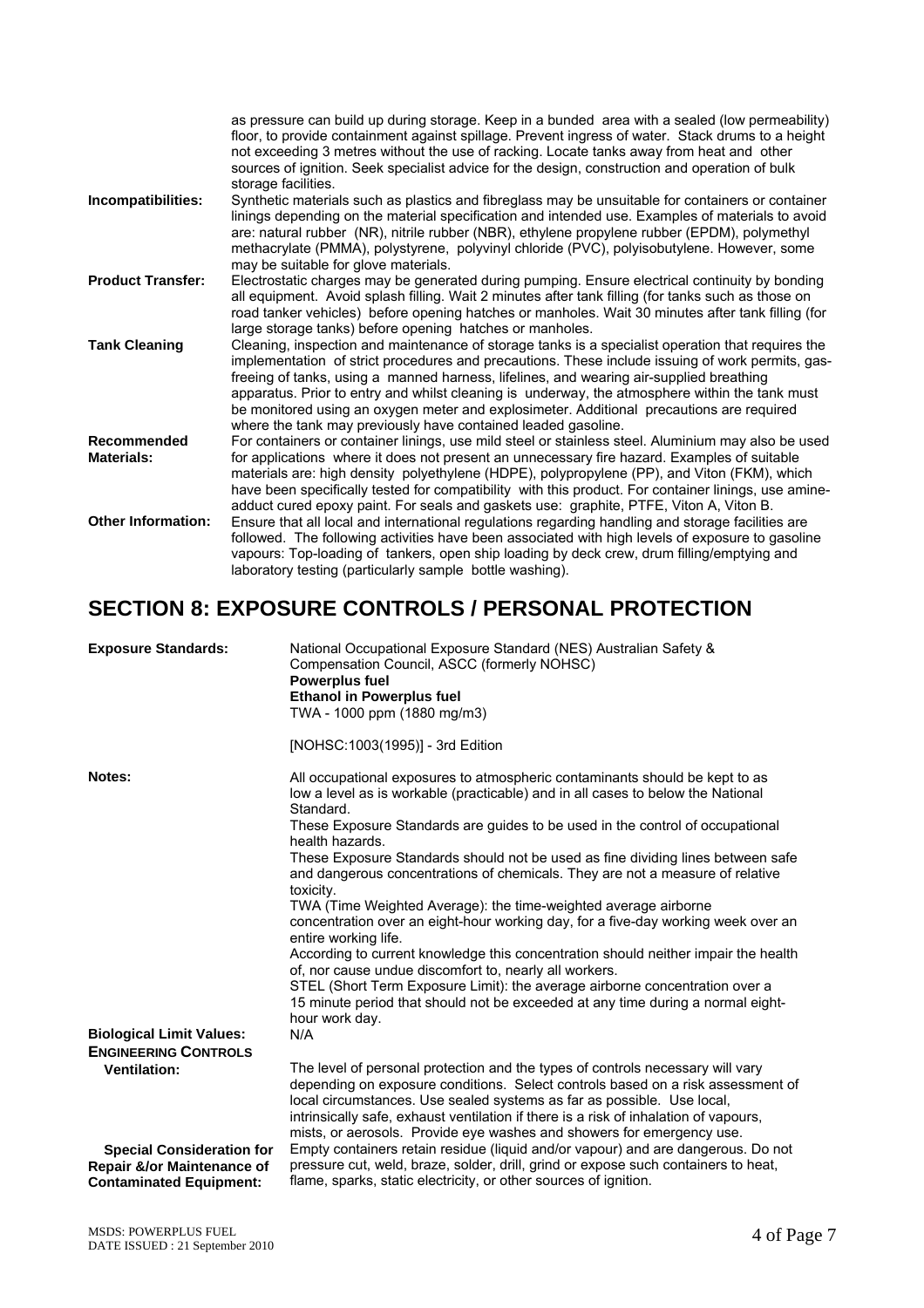|                                  | Vapour is heavier than air – prevent concentration in hollows or sumps. Do not<br>enter confined spaces where vapour may have collected. Keep containers closed<br>when not in use.                                                                                                                                                                                                                                                                                                                                                                                                                                                                                                                                                                                                                                                                                                                         |
|----------------------------------|-------------------------------------------------------------------------------------------------------------------------------------------------------------------------------------------------------------------------------------------------------------------------------------------------------------------------------------------------------------------------------------------------------------------------------------------------------------------------------------------------------------------------------------------------------------------------------------------------------------------------------------------------------------------------------------------------------------------------------------------------------------------------------------------------------------------------------------------------------------------------------------------------------------|
| <b>PERSONAL PROTECTION</b>       |                                                                                                                                                                                                                                                                                                                                                                                                                                                                                                                                                                                                                                                                                                                                                                                                                                                                                                             |
| <b>Personal Hygiene</b>          | <b>Body Protection</b>                                                                                                                                                                                                                                                                                                                                                                                                                                                                                                                                                                                                                                                                                                                                                                                                                                                                                      |
|                                  | Minimise all forms of skin contact. In the event of risk from splashing wear e.g.<br>Nitrile, PVC, or neoprene rubber apron. Wear safety shoes or boots which are<br>chemical and petroleum distillate resistant.                                                                                                                                                                                                                                                                                                                                                                                                                                                                                                                                                                                                                                                                                           |
| <b>Skin Protection:</b>          | Select gloves tested to a relevant standard (e.g. Europe EN374, US F739). When<br>prolonged or frequent repeated contact occurs, Nitrile gloves may be suitable.<br>(Breakthrough time of > 240 minutes). For incidental contact/splash protection<br>Neoprene or PVC gloves may be suitable. Breakthrough times for gloves varies<br>depending on, e.g. chemical resistance, material thickness, frequency and<br>duration of contact. Selection should also take into account other usage<br>requirements, e.g. dexterity, heat resistance, other chemical substances<br>handled. Always seek advice from glove suppliers. Contaminated gloves should<br>be replaced. Personal hygiene is a key element of effective hand care. Gloves<br>must only be worn on clean hands. After using gloves, hands should be washed<br>and dried thoroughly. Application of a non-perfumed moisturizer is recommended. |
| <b>Eye Protection:</b>           | <b>Eye Protection</b><br>Wear safety glasses or full face shield if splashes are likely to occur.                                                                                                                                                                                                                                                                                                                                                                                                                                                                                                                                                                                                                                                                                                                                                                                                           |
| <b>Respiratory Protection:</b>   | Care should be taken to keep exposures below applicable occupational exposure<br>limits. If this cannot be achieved, use of a respirator fitted with an organic vapour<br>cartridge combined with a particulate pre-filter should be considered. Where air-<br>filtering respirators are unsuitable (e.g. where airborne concentrations are<br>high, there is a confined space or a risk of oxygen deficiency) use appropriate<br>positive pressure breathing apparatus.                                                                                                                                                                                                                                                                                                                                                                                                                                    |
| <b>Thermal Protection:</b>       | None should be needed under normal circumstances.                                                                                                                                                                                                                                                                                                                                                                                                                                                                                                                                                                                                                                                                                                                                                                                                                                                           |
| <b>Smoking &amp; Other Dusts</b> | Smoking must be prohibited in all areas where this product is used - see safety<br>information on flammability.                                                                                                                                                                                                                                                                                                                                                                                                                                                                                                                                                                                                                                                                                                                                                                                             |

### **SECTION 9: PHYSICAL AND CHEMICAL PROPERTIES**

| Appearance:<br>Odour:<br>pH, at stated concentration:<br>Vapour pressure: | Mobile clear colourless liquid/ pale straw/ yellow.<br>Characteristic<br>N/A<br>30 to 90 kPa at 20°C. Vapour pressure is often determined by legislation,<br>and varies with season |
|---------------------------------------------------------------------------|-------------------------------------------------------------------------------------------------------------------------------------------------------------------------------------|
| <b>Vapour Density:</b>                                                    | $> 3$ (Air = 1)                                                                                                                                                                     |
| <b>Boiling Point (°C):</b>                                                | Initial - 25°C circa<br>Final - 215°C circa                                                                                                                                         |
| Freezing/Melting Point (°C):                                              | No data available.                                                                                                                                                                  |
| Solubility:                                                               | Partly soluble due to the content of oxygenated components.                                                                                                                         |
| Specific Gravity ( $H_2O = 1$ ):<br><b>FLAMMABLE MATERIALS</b>            | 720 to 775 kg/m3 at 15°C.                                                                                                                                                           |
| <b>Flash Point:</b>                                                       | <-40°C (Method: PMCC).                                                                                                                                                              |
| <b>Flash Point Method:</b>                                                | <b>PMCC</b>                                                                                                                                                                         |
| Flammable (Explosive) Limit -                                             | $6-8\%$ (V/V) maximum.                                                                                                                                                              |
| Upper:                                                                    |                                                                                                                                                                                     |
| Flammable (Explosive) Limit -                                             | $1\%$ (V/V) minimum.                                                                                                                                                                |
| Lower:                                                                    |                                                                                                                                                                                     |
| <b>Auto ignition Temperature:</b>                                         | $>250^{\circ}$ C.                                                                                                                                                                   |
| <b>ADDITIONAL PROPERTIES</b>                                              |                                                                                                                                                                                     |
| <b>Evaporation Rate</b>                                                   | No data available.                                                                                                                                                                  |
| <b>Volatile Organic Compounds</b>                                         | (as specified by the Green Building Council of Australia) Not Applicable                                                                                                            |
| Content (VOC)<br>% Volatiles                                              | No data available.                                                                                                                                                                  |
|                                                                           |                                                                                                                                                                                     |

### **SECTION 10: STABILITY AND REACTIVITY**

**Chemical Stability:** Stable. Avoid strong oxidising agents.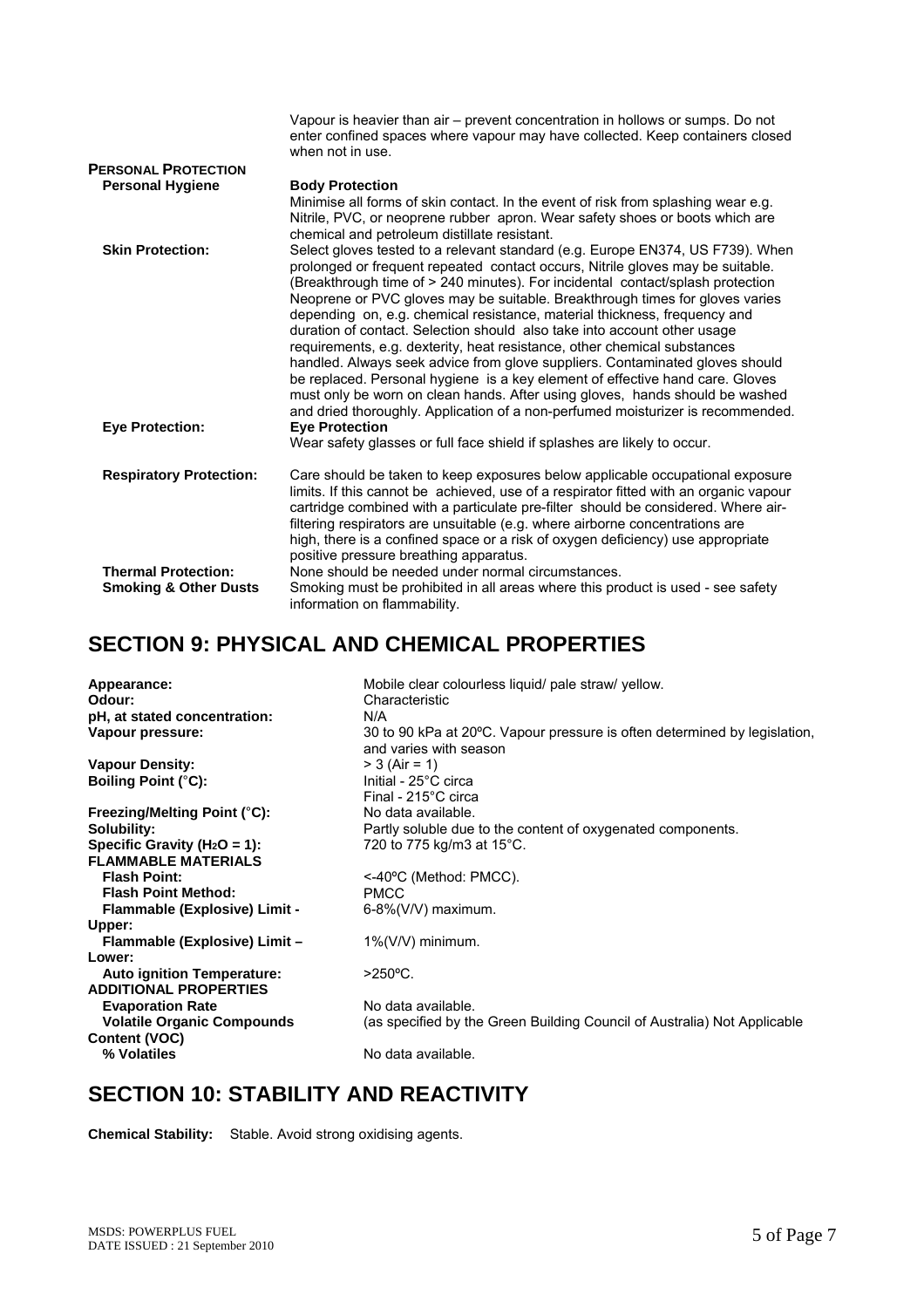### **SECTION 11: TOXICOLOGICAL INFORMATION**

Health effects information is based on reported effects in use from overseas and Australian reports. **Toxicological Data:** 

#### **Effects: Acute**

| Swallowed: | Harmful. May cause lung damage if swallowed.                                                       |
|------------|----------------------------------------------------------------------------------------------------|
| Eyes:      | Mildly irritating to the eyes.                                                                     |
| Skin:      | Irritating to skin. Will cause redness and inflammation.                                           |
| Inhaled:   | Inhalation may cause irritation to the respiratory system. Prolonged exposure to vapours may cause |
|            | somnelence and narcosis.                                                                           |

**Effects: Chronic** 

Prolonged and repeated skin contact may cause dermatitis due to defatting effect. Prolonged or repeated exposure may cause cancer.

#### **Additional Notes**

### **SECTION 12: ECOLOGICAL INFORMATION**

#### **Basis for Assessment**

Fuels are typically made from blending several refinery streams. Ecotoxicological studies have been carried out on a variety of hydrocarbon blends and streams but not those containing additives. Information given is based on a knowledge of the components and the ecotoxicology of similar products.

| Eco-toxicity:                                                                                                                                                                                                                                                                                        | Product is classified as toxic to aquatic organisms, LL/EL50 1 -10 mg/l. (LL/EL50 expressed<br>as the nominal amount of product required to prepare aqueous test extract). Films formed on<br>water may affect oxygen transfer and damage organisms. |
|------------------------------------------------------------------------------------------------------------------------------------------------------------------------------------------------------------------------------------------------------------------------------------------------------|------------------------------------------------------------------------------------------------------------------------------------------------------------------------------------------------------------------------------------------------------|
| Major components are inherently biodegradable. Persists under anaerobic conditions. The<br><b>Persistence and</b><br>volatile components oxidise rapidly by photochemical reactions in air.<br>Degradability:<br><b>Bioaccumulation:</b><br>Contains components with the potential to bioaccumulate. |                                                                                                                                                                                                                                                      |
| Mobility:                                                                                                                                                                                                                                                                                            | Floats on water. Contains volatile components. Evaporates within a day from water or soil<br>surfaces. Large volumes may penetrate soil and could contaminate groundwater.                                                                           |

### **SECTION 13: DIPOSAL CONSIDERATIONS**

Follow state or local authority regulations and guidelines for disposal of the waste. Clean area with detergent and water do not allow product to enter drains, sewers or water courses- inform the local authorities if this occurs.

### **SECTION 14: TRANSPORT INFORMATION**

| <b>Proper Shipping Name:</b>              | <b>PETROL</b>                                                                                      |
|-------------------------------------------|----------------------------------------------------------------------------------------------------|
| UN number:                                | 1203                                                                                               |
| <b>DG Class:</b>                          | 3                                                                                                  |
| <b>Subsidiary Risk 1:</b>                 | None Allocated                                                                                     |
| <b>Packaging Group:</b>                   |                                                                                                    |
| <b>HAZCHEM code:</b>                      | 3 [Y] E                                                                                            |
| <b>Packaging Method</b>                   | 3.8.3                                                                                              |
| <b>EPG Number</b>                         | 3.1.001                                                                                            |
| <b>IERG Number</b>                        | 14                                                                                                 |
| <b>Marine Pollutant:</b>                  | No.                                                                                                |
| <b>Special Precautions for User:</b>      | Refer to incompatibilities in section 7 and stability and reactivity<br>information in section 10. |
| <b>ADDITIONAL TRANSPORT REQUIREMENTS:</b> | Nil                                                                                                |

#### **SECTION 15: REGULATORY INFORMATION**